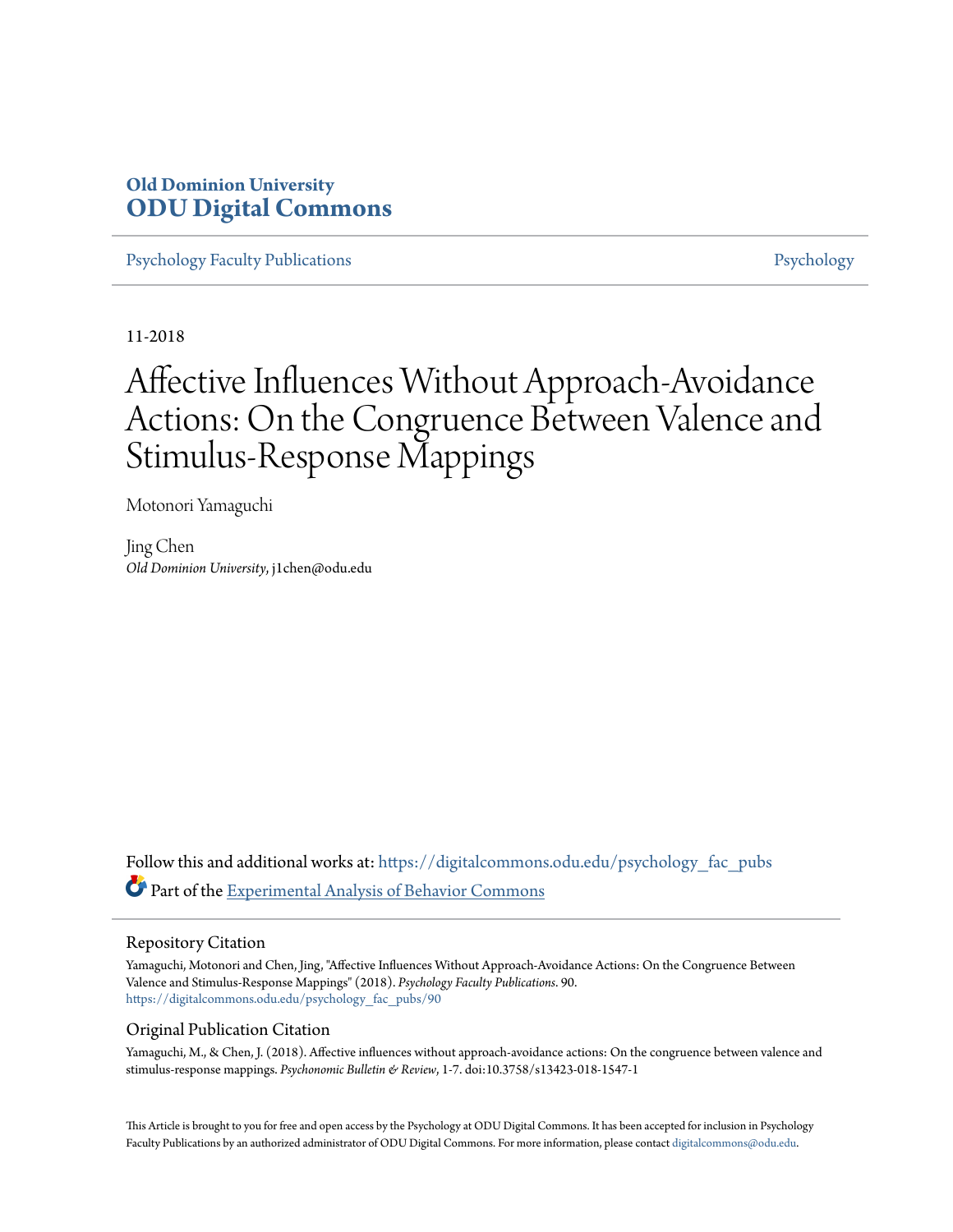#### **BRIEF REPORT** BRIEF REPORT



# Affective influences without approach-avoidance actions: on the congruence between valence and stimulus-response mappings

Motonori Yamaguchi<sup>1</sup>  $\bullet$  Jing Chen<sup>2</sup>

 $\circledcirc$  The Author(s) 2018

#### Abstract

The valence of stimuli can influence performance in the spatial stimulus–response compatibility task, but this observation could arise from the process of selecting responses or selecting stimulus–response mappings. The response-selection account proposes that spatial compatible and incompatible keypress responses serve as approaching and avoiding actions to a valenced target. The mapping-selection account suggests that there is congruence between stimulus valence and stimulus–response mappings; positive-compatible/negative-incompatible is more congruent than negative-compatible/positive-incompatible. Whereas affective valence was part of the target stimuli to which participants responded in previous studies, the present study isolated affective valence from the target by presenting an additional mapping cue separately from the target, so that spatially compatible and incompatible keypress responses could no longer serve as approaching and avoiding actions to valenced target stimuli. The present results revealed that responses were still faster when positive and negative mapping cues were assigned to the spatially compatible and incompatible mappings than when the assignment was reversed. The finding supports the mapping-selection account, indicating that positive and negative cues influence performance without approach–avoidance actions to valenced stimuli. The experiment provides important implications as to how tasks are represented and are dependent on affective processing.

Keywords Stimulus–response compatibility . Affective valence . Mixed mapping . Response selection . Task representation

In choice-reaction tasks, responses are faster when the locations of stimulus and response correspond than when they do not (Fitts & Seeger, [1953\)](#page-6-0). The influence of this spatial stimulus–response compatibility (SRC) is prevalent in operational settings, such as driving a car (Müsseler, Aschersleben, Arning, & Proctor, [2009](#page-6-0); Sabic & Chen, [2017\)](#page-7-0) and piloting an aircraft (Yamaguchi & Proctor, [2006\)](#page-7-0). Although automated systems are quickly developing, human operations are still critical in maintaining safety in complex environments. One of the unique features of human operations is that they are subject to emotional reactions. Negative emotions can lead to annoyance, hazardous behaviors, and then, fatal accidents (e.g., Wells-Parker et al., [2002](#page-7-0)). Although emotion has been of central importance in understanding and predicting human behaviors, much is remained to be understood about its relationship to human cognitive performance. Many studies investigated the influences of affective valence, a component of emotion (Russell, [2003\)](#page-7-0), on manual actions (e.g., Chen & Bargh, [1999](#page-6-0); Eder & Rothermund, [2010;](#page-6-0) Solarz, [1960](#page-7-0)) or verbal responses (De Houwer, Crombez, Baeyens, & Hermans, [2001\)](#page-6-0), but only few examined the influences of affective processing on such fundamental performance parameters as spatial SRC (Conde et al., [2011](#page-6-0); Yamaguchi Chen, Mishler, & Proctor [2018\)](#page-7-0). The purpose of the present study was to extend the understanding of how affective valence influences performance in a spatial SRC task.

Affective processing is known to influence various types of cognitive processes, such as attention (Öhman, Flykt, & Esteves, [2001](#page-6-0); Yamaguchi & Harwood, [2017](#page-7-0)), memory (Ayçiçeği & Harris, [2004\)](#page-6-0), and execution of manual responses (Chen & Bargh, [1999](#page-6-0); Solarz, [1960\)](#page-7-0). Recently, it has also been suggested that affective valence of stimuli modulates the spatial SRC effect (Conde et al., [2011\)](#page-6-0). In a typical spatial SRC task, participants respond to stimuli that appear on the

 $\boxtimes$  Motonori Yamaguchi [yamagucm@edgehill.ac.uk](mailto:yamagucm@edgehill.ac.uk)

<sup>&</sup>lt;sup>1</sup> Department of Psychology, Edge Hill University, Ormskirk, UK

<sup>&</sup>lt;sup>2</sup> Department of Psychology, Old Dominion University, Norfolk, VA, USA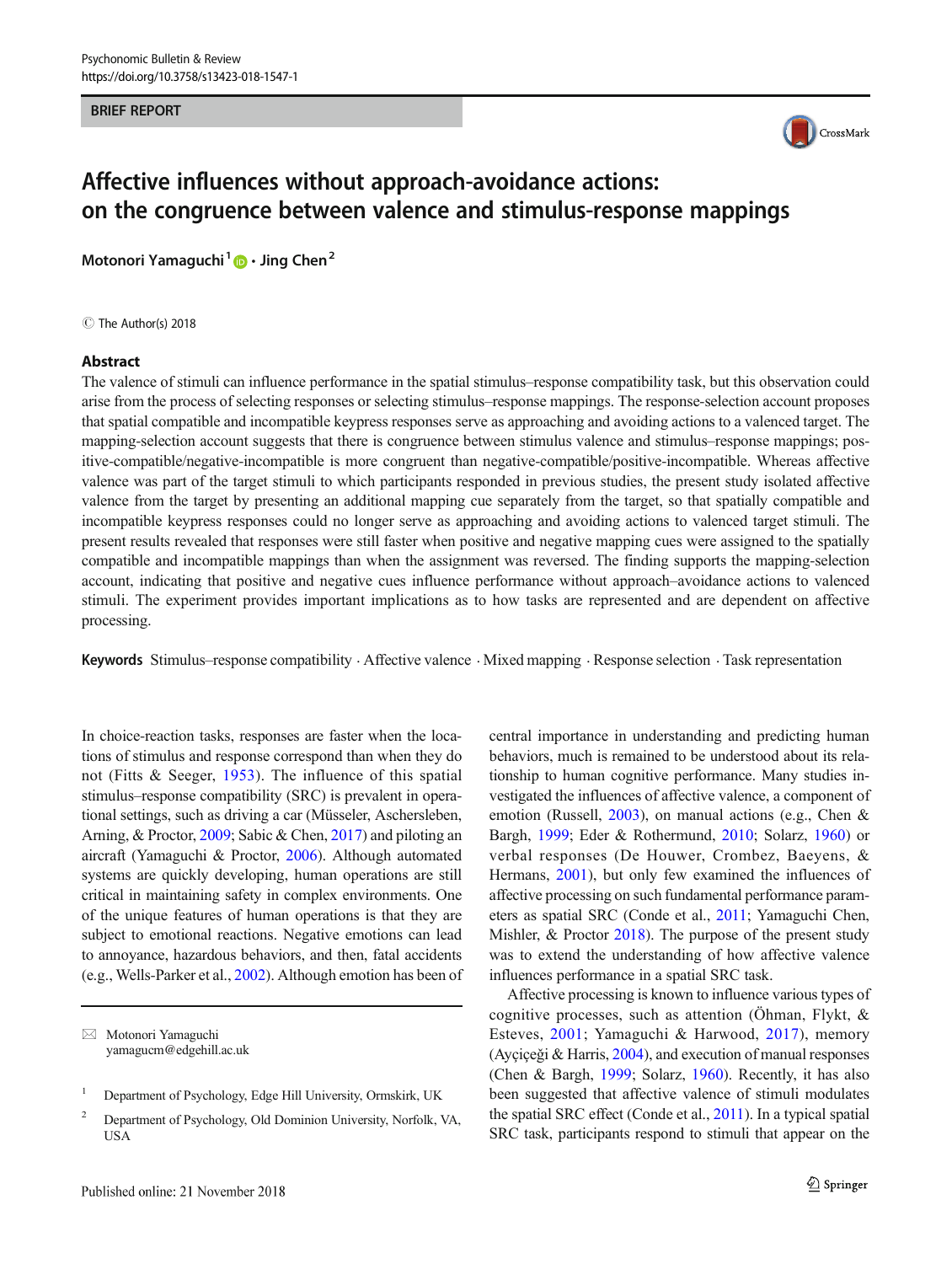left or right of the fixation on a display by pressing left and right response keys. There are two different experimental blocks, in which participants are given different task instructions, or stimulus–response (S–R) mappings. In the compatible mapping block, participants respond to stimuli by pressing keys whose locations correspond to the stimulus locations (i.e., pressing the left key to stimuli on the left and the right key to stimuli on the right). In the incompatible mapping block, participants respond to stimuli by pressing keys whose locations do not correspond to the stimulus locations (i.e., pressing the left key to stimuli on the right and the right key to stimuli on the left). Responses are faster with the compatible mapping than with the incompatible mapping. This is known as the spatial SRC effect.

Conde et al. ([2011](#page-6-0)) first reported a finding that affective valence of the target stimuli to which participants responded modulated the SRC effect. In their study, the targets were avatars that wore the uniform of participants' favorite soccer team (positive stimuli) or that of the rival team (negative stimuli). In a block of trials, participants responded to positive stimuli by pressing spatially compatible response keys, but to negative stimuli by pressing spatially incompatible response keys (positive-compatible/negative-incompatible assignment); in another block, the assignment of avatars' uniforms to compatible and incompatible mappings was reversed (negative-compatible/positive-incompatible assignment). The researchers compared spatially compatible and incompatible trials for positive and negative stimuli separately, and found a standard SRC effect for positive stimuli but a reversed SRC effect (favoring spatially noncorresponding responses to the stimulus locations) for negative stimuli (see also Cavallet et al., [2016](#page-6-0), a replication with ADHD patients). The researchers proposed that pressing keys that correspond to the stimulus location is equivalent to "approaching" actions toward the stimuli, whereas pressing keys that do not correspond to the stimulus location is equivalent to "avoiding" actions. Consequently, they suggested that the reversed SRC effect was due to avoiding negative stimuli being more congruent than approaching these stimuli. This explanation would mean that the congruence of approach and avoidance actions with positive and negative stimuli, respectively, outweighed spatial SRC. We call this explanation the response-selection account.

Proctor [\(2013\)](#page-6-0) pointed out that Conde et al. [\(2011](#page-6-0)) used an experimental setting known as a mixed-mapping condition in the SRC literature (Shaffer, [1965;](#page-7-0) Yamaguchi & Proctor, [2006\)](#page-7-0). With mixed mappings, spatial SRC effect is typically reduced substantially (Yamaguchi & Proctor, [2006\)](#page-7-0), eliminated completely (Shaffer, [1965](#page-7-0)), or reversed to favor incompatible stimulus–response pairs (Proctor, Yamaguchi, Dutt, & Gonzalez, 2013), even when no valence cue is involved in the task. In fact, Conde et al. compared compatible and incompatible trials from different cue-mapping assignments, but

when the same data were assessed for the same cue-mapping assignments, there was little evidence of the SRC effect, consistent with the findings in the previous mixed-mapping studies. Instead, responses appeared generally faster for the positive-compatible/negative-incompatible assignment than for the negative-compatible/positive-incompatible assignment. Thus, it appeared that when positive and negative cues were assigned, respectively, to spatially compatible and incompatible mappings, these mappings were retrieved faster than when positive and negative cues were assigned, respectively, to spatially incompatible and compatible mappings. We call this explanation the mapping-selection account.

These two competing accounts were tested previously (Yamaguchi et al., [2018\)](#page-7-0), in which the data were analyzed in both Conde et al.'s [\(2011\)](#page-6-0) and Proctor's [\(2013\)](#page-6-0) manners. The study replicated the influence of stimulus valence on performance of the SRC task as in Conde et al.'s analysis. However, the study also confirmed that with Proctor's analysis, the SRC effect was absent with mixed mappings, but responses were generally faster for the positive-compatible/negative-incompatible assignment than for the negative-compatible/positiveincompatible assignment. The study also revealed that there was little influence of stimulus valence on the spatial SRC effect in a similar task setting, known as the Simon task (Simon & Rudell, [1967\)](#page-7-0), in which participants selected responses based on stimulus valence, not spatial S–R mappings. This result contradicted the response-selection account because it predicted that the SRC effect should still be reversed for negative stimuli in the Simon task. The results were consistent with the mapping-selection account, as it predicted no influence of stimulus valence when the task does not involve mapping selection.

The purpose of the present study was to further distinguish the response-selection and mapping-selection accounts. In both Conde et al.'s ([2011](#page-6-0)) and Yamaguchi et al.'s ([2018,](#page-7-0) Experiment 1) studies, participants responded to target stimuli that contained either a positive or negative value, and spatially compatible and incompatible responses to the targets could be interpreted as approach and avoidance actions to the targets, respectively. In the present study, we separated stimulus valence from the targets by presenting separate mapping cues that were either positive (flowers) or negative (spiders), and the cue valence indicates whether to respond compatibly or incompatibly to target locations. The mapping cue always appeared in the screen center, and responses were left and right keypresses; consequently, there was no approach or avoidance action to the valenced mapping cue. Similarly, the targets occurred on the left or right, but they were always blue rectangles that were valence neutral; hence, spatially compatible and incompatible responses to the targets could not be interpreted as approach and avoidance actions to valenced stimuli. Therefore, the response-selection account would predict little influence of the valence of mapping cues when the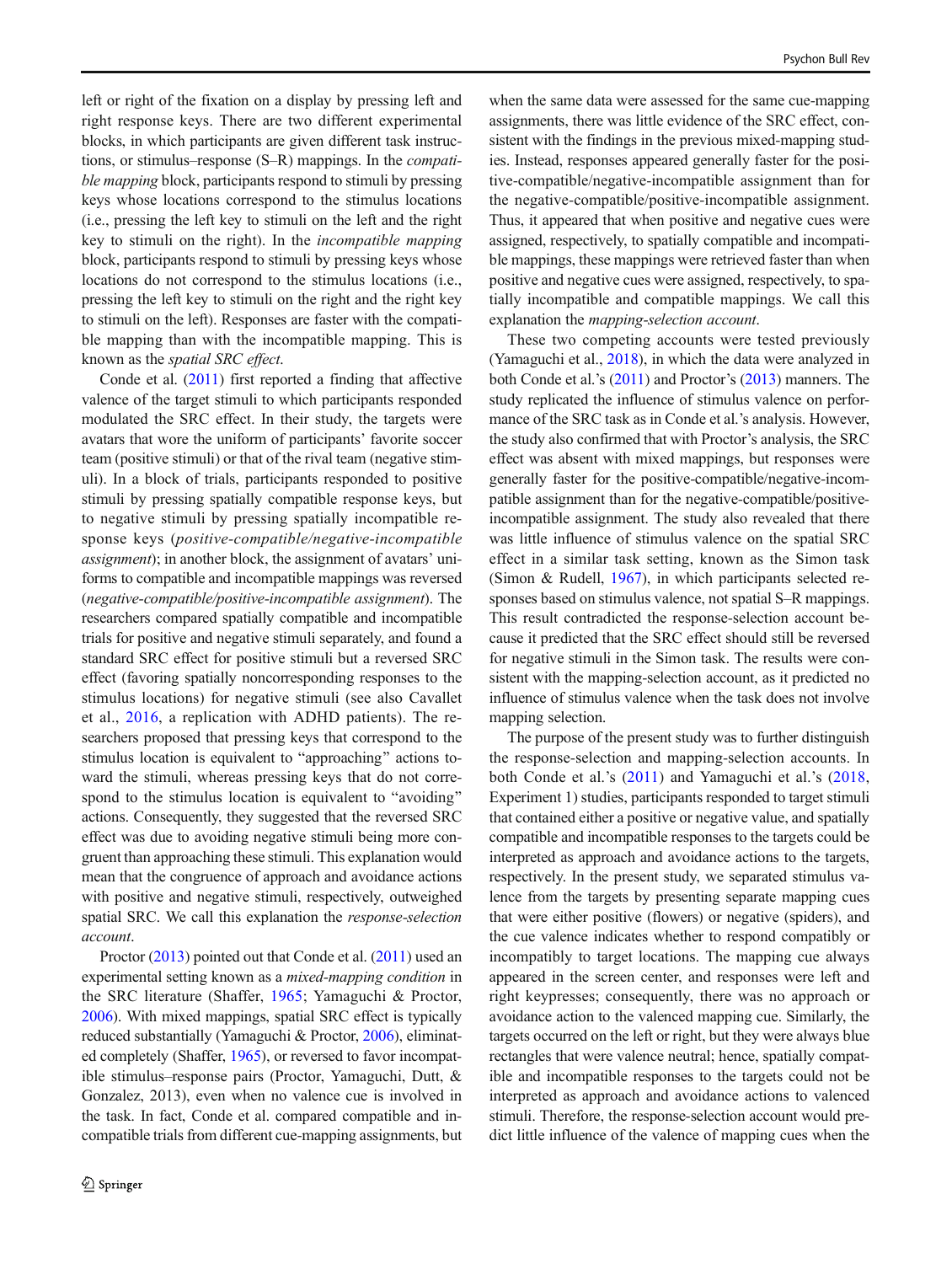targets are valence neutral, as in the present condition. The mapping-selection account would still predict that spatially compatible and incompatible mappings are retrieved faster by positive and negative mapping cues, respectively; thus, responses should be faster when flowers and spiders were assigned to the compatible and incompatible mappings, respectively, than when the mapping assignment was reversed.

## Method

#### **Participants**

Forty eight participants (43 female; mean age = 20.7 years,  $SD = 4.3$  years) at Old Dominion University participated for partial credits toward their psychology courses.<sup>1</sup> The protocol was approved by the Institutional Review Board of Old Dominion University. Informed consent was obtained from all participants.

#### Apparatus and stimuli

The apparatus consisted of a 19-in. LCD monitor and a personal computer. Participants wore noise-canceling headphones, which presented auditory feedback. The target stimuli were blue rectangles (4.3 cm  $\times$  2.3 cm) that appeared on the left or right side of the screen, with a center-to-center distance of 34.3 cm. The mapping cues were photographs of 10 flowers and 10 spiders (14-cm wide  $\times$  8-cm high), which were used in our previous study (see Yamaguchi et al., [2018](#page-7-0)). The cues appeared at the screen center. Responses were registered by pressing the "z" and "/" keys on a QWERTY keyboard.

#### Procedure

Participants sat in front of the monitor at the distance of approximately 60 cm, placed their left and right index fingers on the response keys, and were instructed to respond to blue rectangles (targets) as quickly and as accurately as possible. There were two phases with different cue-mapping assignments for each participant. One phase required participants to make spatially compatible responses to the target when the mapping cue was a flower, and spatially incompatible responses when the mapping cue was a spider (flower-compatible/spider-incompatible assignment). The other phase required participants to make spatially compatible responses to the target when the mapping cue was a spider, and spatially incompatible responses when the mapping cue was a flower

<sup>1</sup> With all variables being within-subject factors, the present sample size would result in a statistical power of greater than .99 for a medium effect size at alpha = .05, assuming the correlation of .8 between the measures.

(spider-compatible/flower-incompatible assignment). The order of the two phases was counterbalanced across participants. Also, within each phase, the interval between the mapping cue and the target (stimulus onset asynchrony, or SOA) was manipulated between blocks. In one block, the SOA was 0 ms; the mapping cue and the target appeared simultaneously. In the other block, the SOA was 500 ms; the target appeared 500 ms after onset of the mapping cue. Each phase started with one block of 16 practice trials and two blocks of 120 test trials each; one test block used the 0-ms SOA and the other the 500-ms SOA. The order of the two SOA blocks was counterbalanced across participants and maintained between the two phases for a given participant.

Each trial started with a fixation mark at the screen center for 500 ms, replaced by a mapping cue (spider or flower). The target (blue rectangle) followed the mapping cue with an SOA. Both the target and the cue stayed on the screen until a response key was pressed. The target appeared on the left side of the display in half of the trials and on the right side in the other half, and the order of the locations was randomly determined. For each of the 20 task cues, the two target locations occurred equally frequently. These task cues also occurred equally frequently within a block. A response was followed by the message "Correct" or "Incorrect," which stayed on the screen for 1,000 ms. A 500-Hz tone occurred for an incorrect response. Response time (RT) was the interval between target onset and a keypress.

### Results

Trials were discarded if RT was shorter than 200 ms or longer than 3,000 ms (.55% of all trials). Mean RT for correct responses and percentage of error trials (PE) were computed for each participant. One participant exceeded 10% error rate and was excluded from the analysis. RT and PE of the remaining participants are summarized in Fig. [1.](#page-4-0)

Note that the data could be analyzed in two ways, one based on Conde et al.'s [\(2011](#page-6-0)) and the other based on Proctor's [\(2013\)](#page-6-0) analyses. In the first analysis, the data are to be submitted to 2 (cue valence: positive vs. negative)  $\times$  2 (spatial compatibility: compatible vs. incompatible)  $\times$  2 (SOA: 0 ms vs. 500 ms) ANOVAs. In the second analysis, the data are to be submitted to 2 (cue-mapping assignment: flower-compatible/spider-incompatible vs. spider-compatible/ flower-incompatible)  $\times$  2 (spatial compatibility: compatible vs. incompatible)  $\times$  2 (SOA: 0 ms vs. 500 ms) ANOVAs. However, these analyses only differ in how the factors are combined, with the interaction between cue valence and spatial compatibility in Conde et al.'s analysis corresponding to the main effect of cue-mapping assignment in Proctor's analysis (see Yamaguchi et al., [2018](#page-7-0)). We carried out the second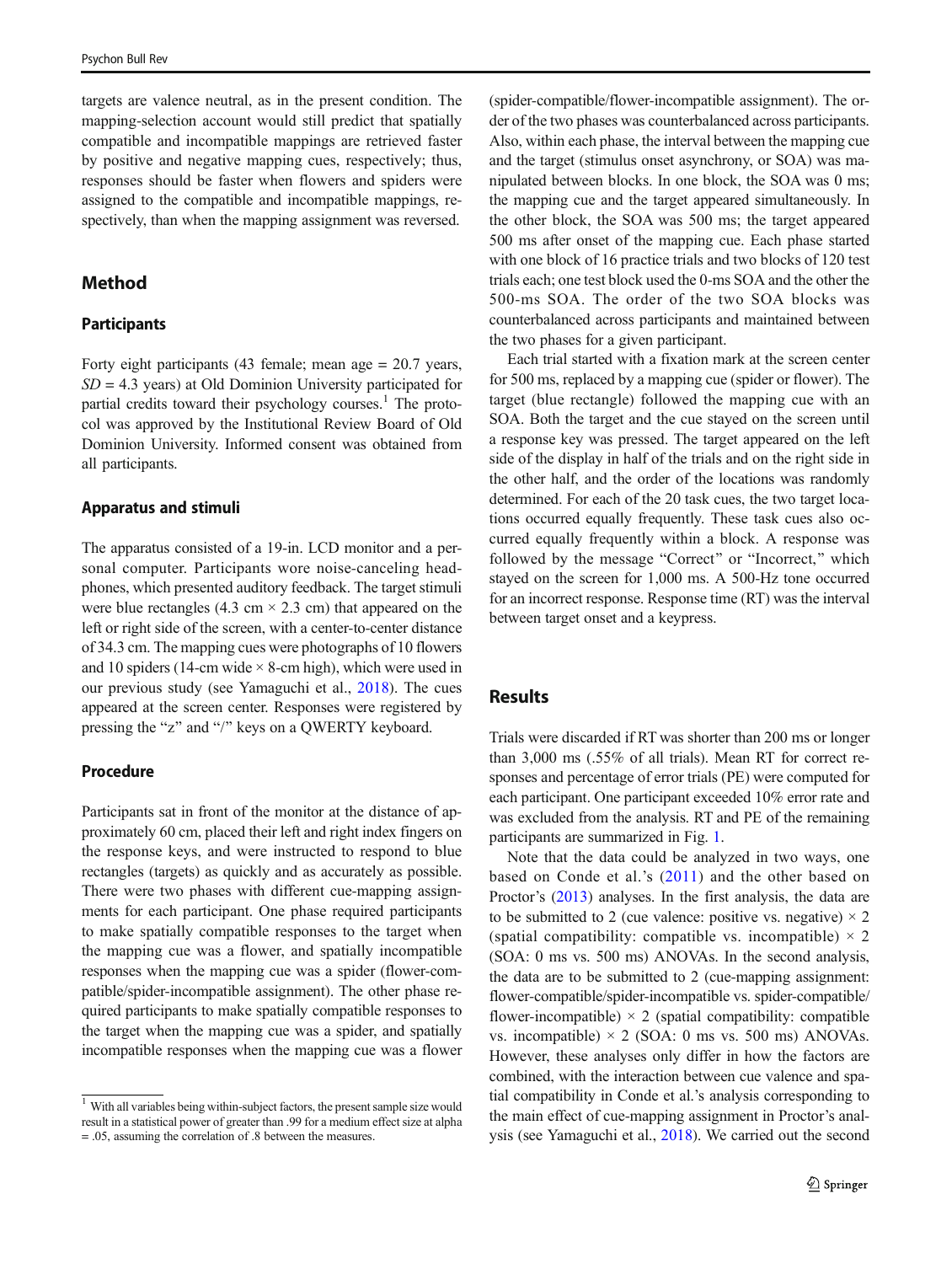<span id="page-4-0"></span>

Fig. 1 Mean response time (a) and percentage of error trials (b) for spatially compatible and incompatible trials as a function of SOA (0 ms vs. 500 ms) and cue-mapping assignment (flower-compatible/spider-

incompatible vs. spider-compatible/flower-incompatible). Error bars are 95% within-subject confidence intervals around the means (Loftus & Masson, [1994\)](#page-6-0)

analysis because the interpretations are more straightforward. The results are summarized in Table [1.](#page-5-0)

The critical effect that distinguishes the responseselection and mapping-selection accounts is the main effect of cue-mapping assignment in the current analysis (which is the same as the interaction between cue valence and spatial compatibility in Conde et al.'s, [2011](#page-6-0)). According to the response-selection account, this effect depends on responding actions being approaching or avoiding valenced targets. Given that there were no approach–avoidance actions to valenced targets in the present task setting, the response-selection account would predict a null effect. According to the mappingselection account, there should be a significant main effect of cue-mapping assignment because it depends on whether positive and negative stimuli are assigned to congruent spatial S–R mappings (i.e., responses should be faster for the flower-compatible/spider-incompatible assignment than the spider-compatible/flower-incompatible assignment). As in previous studies, the

main focus was this effect in RT, but we also report the same analysis on PE.

#### Response time

For RT, the main effect of cue-mapping assignment was significant, and it did not interact with other factors. Responses were faster with the flower-compatible/spider-incompatible assignment ( $M = 602$  ms) than with the spider-compatible/ flower-incompatible assignment ( $M = 632$  ms), yielding an overall advantage of 30 ms for the flower-compatible/spiderincompatible assignment over the opposite assignment. There was also a significant interaction between SOA and spatial compatibility, indicating that the SRC effect depended on SOA; the SRC effect was 31 ms for longer SOA but was 8 ms for shorter SOA. The former effect was significant,  $t(46) = 5.72, p < .001$ , Cohen's  $d = .834$ , but the latter was not,  $t(46) = 1.11$ ,  $p = .274$ , Cohen's  $d = .161$ . There were main effects of SOA and spatial compatibility. Responses were faster overall for longer SOA  $(M = 531 \text{ ms})$  than for shorter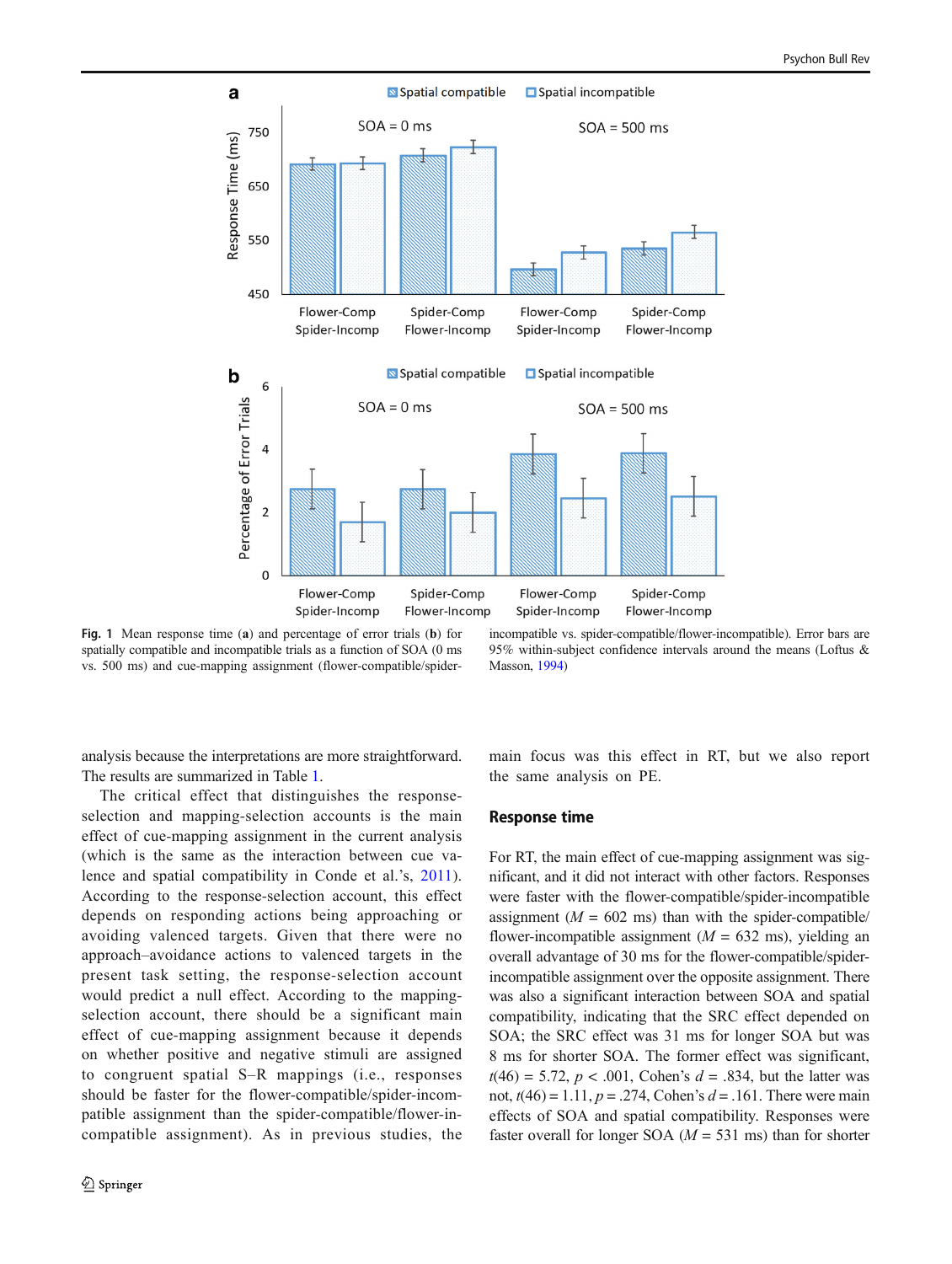#### <span id="page-5-0"></span>Psychon Bull Rev

#### $Table 1 \quad \text{AMOMA result}$

| <b>IQUIC I</b><br>$\Delta$ NV $\Delta$ Results |       |           |          |                  |              |
|------------------------------------------------|-------|-----------|----------|------------------|--------------|
| Factor                                         | df    | MSE       | $\cal F$ | $\boldsymbol{p}$ | ${\eta_p}^2$ |
| Response time                                  |       |           |          |                  |              |
| Cue-mapping assignment (CMA)                   | 1,46  | 16,543.65 | 5.23     | .027             | .102         |
| <b>SOA</b>                                     | 1, 46 | 11,953.24 | 234.51   | < .001           | .836         |
| Spatial compatibility (SC)                     | 1,46  | 2,206.94  | 16.07    | < .001           | .259         |
| $CMA \times SOA$                               | 1,46  | 7,656.84  | <1       | .430             | .014         |
| $CMA \times SC$                                | 1,46  | 2,144.81  | <1       | .503             | .010         |
| $SOA \times SC$                                | 1, 46 | 1,568.28  | 7.96     | .007             | .147         |
| $CMA \times SOA \times SC$                     | 1,46  | 166.83    | <1       | .375             | .017         |
| Percentage of errors                           |       |           |          |                  |              |
| <b>CMA</b>                                     | 1,46  | 6.60      | <1       | .722             | .003         |
| <b>SOA</b>                                     | 1,46  | 8.29      | 8.77     | .005             | .160         |
| <b>SC</b>                                      | 1, 46 | 6.75      | 18.13    | < .001           | .283         |
| $CMA \times SOA$                               | 1,46  | 4.16      | <1       | .797             | .001         |
| $CMA \times SC$                                | 1,46  | 3.65      | <1       | .672             | .004         |
| $SOA \times SC$                                | 1,46  | 5.43      | <1       | .328             | .021         |
| $CMA \times SOA \times SC$                     | 1,46  | 4.59      | <1       | .737             | .002         |

Note. Bold indicates significance at alpha = .05.

SOA ( $M = 703$  ms), and for spatially compatible trials ( $M =$ 607 ms) than for spatially incompatible trials  $(M = 627 \text{ ms})$ , yielding a 20-ms SRC effect. All significant factors produced large effect sizes (see Table 1).

#### Percentage of error trials

For PE, there were main effects of SOA and spatial compatibility. Reponses were more accurate for shorter SOA  $(M =$ 2.30%) than for longer SOA ( $M = 3.18\%$ ), and for spatially incompatible trials  $(M = 2.17\%)$  than for spatially compatible trials ( $M = 3.31\%$ ), reversing the spatial SRC effect. Both effects indicated large effect sizes (see Table 1). No other effects were significant.

# **Discussion**

The present experiment investigated the influence of affective valence in the spatial SRC task (Conde et al., [2011](#page-6-0); Yamaguchi et al., [2018\)](#page-7-0). To isolate spatial SRC from the effect of approach/avoidance actions to targets, affective valence was now presented within the mapping cues that were separate from the target. The targets were valence-neutral (blue rectangles), and spatially compatible and incompatible keypresses to the targets could not be considered to be approach or avoidance actions to valenced stimuli. The results revealed that responses were still faster for the flower-compatible/spider-incompatible assignment than for the spider-compatible/flower-incompatible assignment. This advantage of the former assignment indicates that the assignment of positive and negative cues to the spatially compatible and incompatible S–R mappings is more congruent than the reversed cue-mapping assignment (Proctor, [2013;](#page-6-0) Yamaguchi et al., [2018\)](#page-7-0), consistent with the mapping-selection account. The results indicate that the retrieval of these mapping rules depended on the valence of the mapping cues.

The separate mapping cue from the targets allowed a manipulation of the SOA between the mapping cue and the target. Shaffer [\(1965](#page-7-0)) found that the SRC effect was obtained when there was a temporal gap between the mapping cue and the target  $(SOA = 333 \text{ ms})$ , but it disappeared when there was no gap ( $SOA = 0$  ms). In the previous studies (Conde et al., [2011](#page-6-0); Yamaguchi et al., [2018](#page-7-0)), the valence was a part of the target attribute, so there was no temporal gap, eliminating the SRC effect. The present experiment replicated Shaffer's finding, showing a significant SRC effect only for 500 ms but not for 0 ms. Therefore, the absence of the SRC effect with mixed mappings in the previous studies was not a necessary condition for the cue-mapping assignment to influence performance in the SRC task. The cue-mapping assignment did not affect the SRC effect, implying that valence influenced a process other than response selection from which the SRC effect emerges (Hommel, [1995](#page-6-0)). The study also showed that the SRC effect in PE was reversed overall, which was also found in previous studies (e.g., Proctor et al., [2013](#page-7-0); Yamaguchi et al., [2018;](#page-7-0) Yamaguchi & Proctor, [2006](#page-7-0)). This suggests overcompensation of the natural tendency to respond to spatial stimuli compatibly, but the cue-mapping assignment did not influence the outcome, either.

Note that the response-selection account and the mappingselection account are not mutually exclusive, and a previous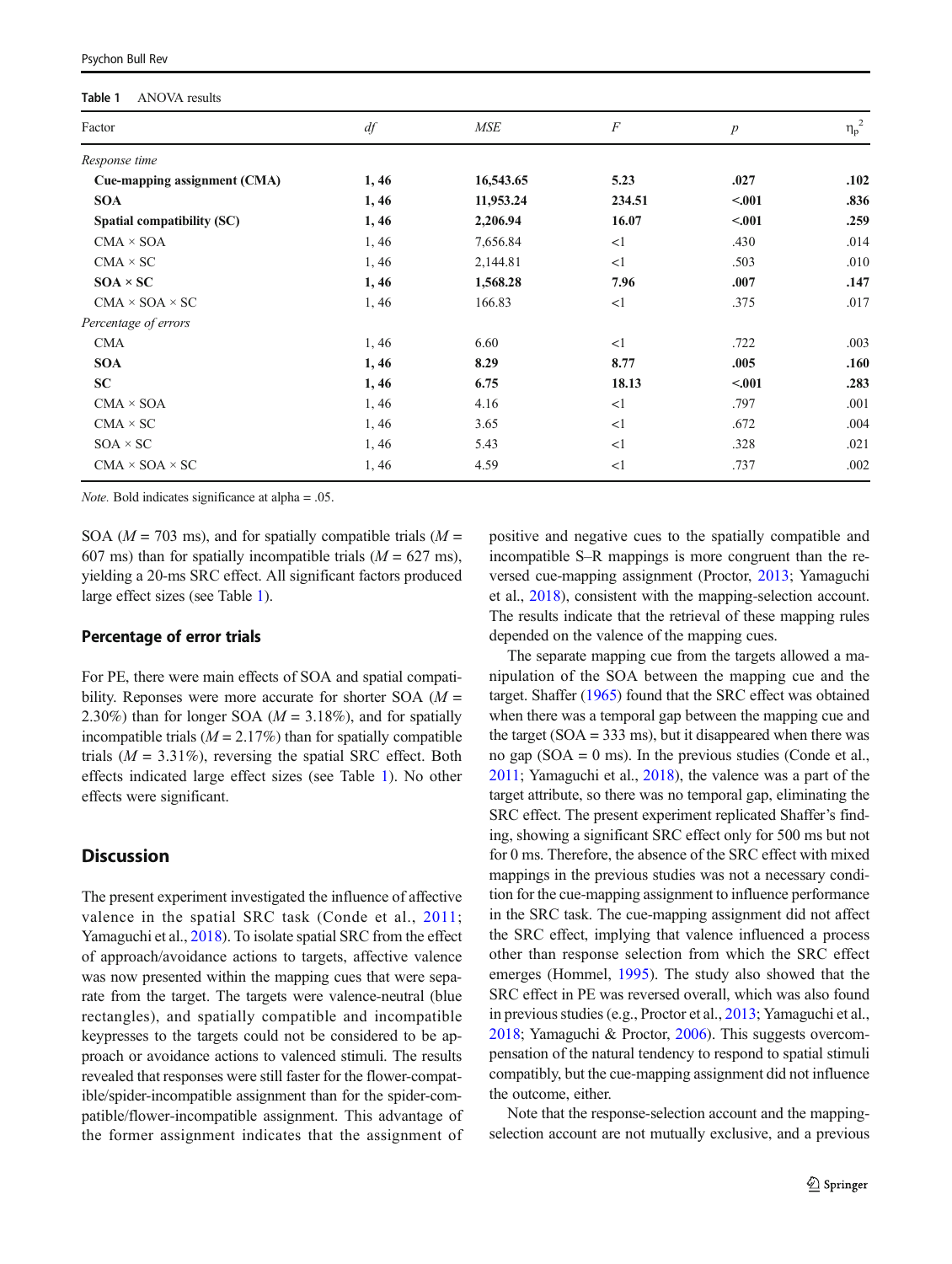<span id="page-6-0"></span>study demonstrated that affective valence of the target could influence response selection in some cases (i.e., when responses are made by a joystick with a moving cursor on the monitor; Yamaguchi et al., [2018\)](#page-7-0). Yet the present results are clear-cut as to the conclusion that affective valence could influence mapping selection even with keypress responses. The exact mechanism behind the affective influence on mapping selection should be an issue to be explored in future investigations. It may be a correspondence between the polarities of cues and S–R mappings (Proctor, 2013). This suggestion seems to be consistent with the neurocognitive theory of cognitive control (e.g., Botvinick, 2007), according to which response conflict on incompatible trials triggers an aversive signal from the anterior prefrontal cortex that strengthens cognitive control. The idea of conflict as an aversive signal was supported in an affective priming task (Dreisbach & Fischer, 2012), in which incongruent Stroop stimuli facilitated an evaluation of negatively valenced pictures. In the present experiment, the incompatible S–R mapping may be received as a negative affective event and is congruent with negative cues. Just as S–R compatibility facilitates retrieval of a responses, the cue-mapping congruence would facilitate retrieval of the mapping. At this stage of investigation, this explanation seems to be most plausible for the affective influence in the SRC task.

The present finding is important because it suggests that factors affecting response selection could also extend to other types of selection or decision-making processes involved in more complex task environments. Cognitive processes underlying complex tasks are structured hierarchically and involve series of selection processes (e.g., Cooper & Shallice, 2006). As hierarchical theories would imply, different levels of selection processes operate independently and can be sensitive to different environmental factors. Previous studies have focused mostly on influences of affective valence on action selection or execution (e.g., Chen & Bargh, 1999; De Houwer et al., 2001; Eder & Rothermund, 2010; Solarz, [1960\)](#page-7-0), but the present study implies that affective valence is also relevant to higher-level selection processes. Because everyday activities are typically complex and involves hierarchical structures, it would be interesting to see how the present results could generalize to real-world operations in future studies. The present study supported the generalizability of the phenomena across different types of valended stimuli (Conde et al., 2011; Yamaguchi et al., [2018](#page-7-0)), and we have no reason to believe that the results depend on other characteristics of the participants, materials, or context. As the statement of constraints of generality (Simons, Shoda, & Lindsay, [2017,](#page-7-0) p. 1126), however, we postulate that the boundary conditions of the present results are still unknown and have to be explored in future investigations.

Author note The raw data can be retrieved from the Open Science Framework project page [\(https://osf.io/nvrx3/\)](https://osf.io/nvrx3/). We thank Kyle Brinn and Khaila Taylor for their help on data collection.

Open Access This article is distributed under the terms of the Creative Commons Attribution 4.0 International License (http:// creativecommons.org/licenses/by/4.0/), which permits unrestricted use, distribution, and reproduction in any medium, provided you give appropriate credit to the original author(s) and the source, provide a link to the Creative Commons license, and indicate if changes were made.

Publisher's Note Springer Nature remains neutral with regard to jurisdictional claims in published maps and institutional affiliations.

#### References

- Ayçiçeǧi, A., & Harris, C. L. (2004). Bilinguals' recall and recognition of emotion words. Cognition and Emotion, 18, 977–987.
- Botvinick, M. M. (2007). Conflict monitoring and decision making: Reconciling two perspectives on anterior cingulate function. Cognitive, Affective, & Behavioral Neuroscience, 7, 356–366.
- Cavallet, M., Chaim-Avancini, T. M., Biazoli, C. E., Bazán, P. R., de Silva, M. A., Cunha, P. J., . . . Gawryszewski, L. G. (2016). Influence of emotional stimulus valence on inhibitory control in adults with and without ADHD. Experimental Brain Research, 234, 3213–3223.
- Chen, M., & Bargh, J. A. (1999). Consequences of automatic evaluation: Immediate behavioral predispositions to approach or avoid the stimulus. Personality and Social Psychology Bulletin, 25, 215–224.
- Conde, E. F. Q., Jazenko, F., Fraga-Filho, R. S., da Costa, D. H., Torro-Alves, N., Cavallet, M., & Gawryszewski, L. G. (2011). Stimulus affective valence reverses spatial compatibility effect. Psychology & Neuroscience, 4, 81–87.
- Cooper, R. P., & Shallice, T. (2006). Hierarchical schemas and goals in the control of sequential behaviour. Psychological Review, 113, 887–916.
- De Houwer, J., Crombez, G., Baeyens, F., & Hermans, D. (2001). On the generality of the affective Simon effect. Cognition and Emotion, 15, 189–206.
- Dreisbach, G., & Fischer, R. (2012). Conflicts as aversive signals. Brain and Cognition, 78, 94–98.
- Eder, A. B., & Rothermund, K. (2010). Automatic influence of arousal information on evaluative processing: Valence-arousal interactions in an affective Simon task. Cognition and Emotion, 24, 1053–1061.
- Fitts, P. M., & Seeger, C. M. (1953). S-R compatibility: Spatial characteristics of stimulus and response codes. Journal of Experimental Psychology, 46, 199–210.
- Hommel, B. (1995). Stimulus-response compatibility and the Simon effect: Toward an empirical clarification. Journal of Experimental Psychology: Human Perception and Performance, 21, 764–775
- Loftus, G. R., & Masson, M. E. J. (1994). Using confidence intervals in within-subject designs. Psychonomic Bulletin & Review, 1, 476–490.
- Müsseler, J., Aschersleben, G., Arning, K., & Proctor, R. W. (2009). Reversed effects of spatial compatibility in natural scenes. American Journal of Psychology, 122, 325–336.
- Öhman, A., Flykt, A., & Esteves, F. (2001). Emotion drives attention: Detecting the snake in the grass. Journal of Experimental Psychology: General, 130, 466–478.
- Proctor, R. W. (2013). Stimulus affect valence may influence mappingrule selection but does not reverse the spatial compatibility effect: Reinterpretation of Conde et al. (2011). Psychology & Neuroscience, 6, 3–6.